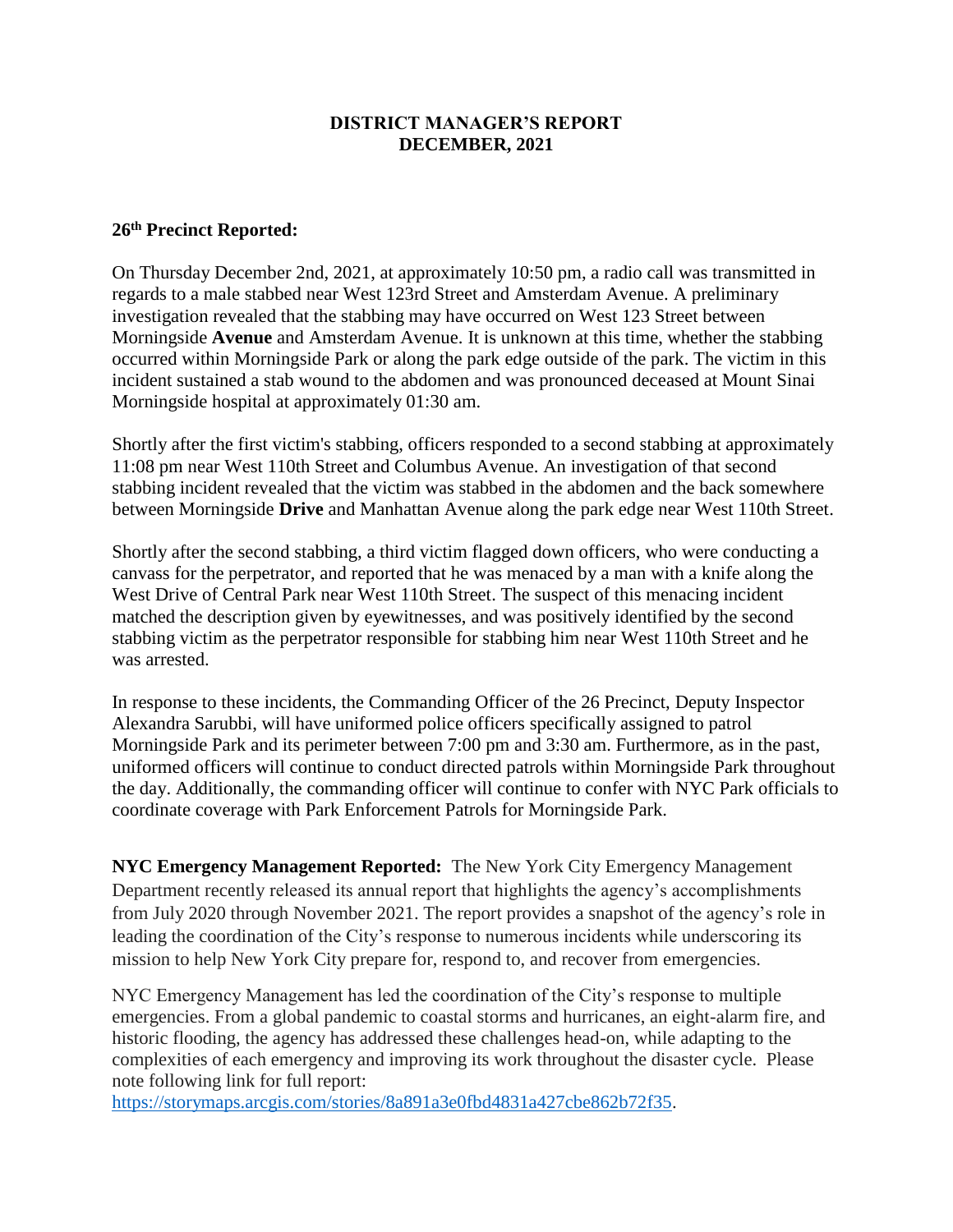**NYC Schools Chancellor Meisha Porter and City Council recently announced** the launch of "Language Access for All," an historic \$4 million investment in improving outreach, engagement and communication with multilingual families across New York City. Approximately 40 percent of New York City Department of Education families speak a language other than English at home, and this initiative will strengthen the NYCDOE's ability to deliver resources to all families in a language that's accessible for them.

This unprecedented investment stresses four critical areas of focus: citywide multi-lingual "know your rights" campaigns; expanding communications outlets and tools to reach more families; building language access capacity of school staff; and partnering with community-based organizations to provide multilingual family workshops and language support.

In addition to the language access investment by City Council, the NYCDOE is expanding its central Translation and Interpretation Unit and which will allow us to translate Individualized Education Program (IEP) to any family in their preferred language upon request. To request a translated IEP, families should contact their school, call 718-935-2013 or visit [schools.nyc.gov/hello.](http://schools.nyc.gov/hello)

## **DOHMH Reported:**

#### **NYC Vaccine Updates**

It has never been easier to get a COVID-19 vaccination in New York City. New Yorkers 5 and older can now get the COVID-19 vaccine at sites across the five boroughs. To find out where to get vaccinated and to make an appointment, visit [nyc.gov/vaccinefinder](https://click.everyaction.com/k/39315141/319276698/649887520?url=http%3A%2F%2Fnyc.gov%2Fvaccinefinder&data=04%7C01%7CPCaquias%40cityhall.nyc.gov%7C6fca5f568a234ff23cd708d99afd2631%7C35c828166c56443bbaf68312163cadc1%7C0%7C0%7C637711234331982284%7CUnknown%7CTWFpbGZsb3d8eyJWIjoiMC4wLjAwMDAiLCJQIjoiV2luMzIiLCJBTiI6Ik1haWwiLCJXVCI6Mn0%3D%7C1000&sdata=fbGdImIU%2B4ti5eOYZZDxhj%2BTS6Mw42EJtrX0HaXH32Q%3D&reserved=0&nvep=ew0KICAiVGVuYW50VXJpIjogIm5ncHZhbjovL3Zhbi9FQS9FQTAwNi8xLzg2OTc2IiwNCiAgIkRpc3RyaWJ1dGlvblVuaXF1ZUlkIjogIjUyNmFhN2QxLTZmNTQtZWMxMS05NGY2LTAwNTBmMmU2NWU5YiIsDQogICJFbWFpbEFkZHJlc3MiOiAiZXByaW5jZUBjYjltLm9yZyINCn0%3D&hmac=XujuHYY9vdWznysIQ5W9YW7-iNi7y8ErkhrLT1YgrGQ=&emci=85cf2dd7-3751-ec11-9820-c896653b26c8&emdi=526aa7d1-6f54-ec11-94f6-0050f2e65e9b&ceid=4284574) or you can also call 877-VAX-4NYC (877-829-4692).

### **Booster Shots**

Vaccine booster shots are now available for New Yorkers ages 18 and older. These shots boost your immunity from an initial vaccination series. For more information on 3rd doses and booster shots click [here](https://click.everyaction.com/k/39315144/319276700/-568331145?nvep=ew0KICAiVGVuYW50VXJpIjogIm5ncHZhbjovL3Zhbi9FQS9FQTAwNi8xLzg2OTc2IiwNCiAgIkRpc3RyaWJ1dGlvblVuaXF1ZUlkIjogIjUyNmFhN2QxLTZmNTQtZWMxMS05NGY2LTAwNTBmMmU2NWU5YiIsDQogICJFbWFpbEFkZHJlc3MiOiAiZXByaW5jZUBjYjltLm9yZyINCn0%3D&hmac=XujuHYY9vdWznysIQ5W9YW7-iNi7y8ErkhrLT1YgrGQ=&emci=85cf2dd7-3751-ec11-9820-c896653b26c8&emdi=526aa7d1-6f54-ec11-94f6-0050f2e65e9b&ceid=4284574)

### **In-home COVID-19 vaccinations**

NYC also offers in-home COVID-19 vaccinations to any city resident who requests one. Schedule your appointment today for your in-home vaccination by filling out this form: [http://nyc.gov/homevaccine.](https://click.everyaction.com/k/39315146/319276702/649887520?url=http%3A%2F%2Fnyc.gov%2Fhomevaccine&data=04%7C01%7CPCaquias%40cityhall.nyc.gov%7C6fca5f568a234ff23cd708d99afd2631%7C35c828166c56443bbaf68312163cadc1%7C0%7C0%7C637711234331992253%7CUnknown%7CTWFpbGZsb3d8eyJWIjoiMC4wLjAwMDAiLCJQIjoiV2luMzIiLCJBTiI6Ik1haWwiLCJXVCI6Mn0%3D%7C1000&sdata=sU0xjTbruyqP4rsFcjK3jRXBqIlb7KszP8tsDcNHYa0%3D&reserved=0&nvep=ew0KICAiVGVuYW50VXJpIjogIm5ncHZhbjovL3Zhbi9FQS9FQTAwNi8xLzg2OTc2IiwNCiAgIkRpc3RyaWJ1dGlvblVuaXF1ZUlkIjogIjUyNmFhN2QxLTZmNTQtZWMxMS05NGY2LTAwNTBmMmU2NWU5YiIsDQogICJFbWFpbEFkZHJlc3MiOiAiZXByaW5jZUBjYjltLm9yZyINCn0%3D&hmac=XujuHYY9vdWznysIQ5W9YW7-iNi7y8ErkhrLT1YgrGQ=&emci=85cf2dd7-3751-ec11-9820-c896653b26c8&emdi=526aa7d1-6f54-ec11-94f6-0050f2e65e9b&ceid=4284574)

# **COVID-19 Vaccination Record Card or need verification**

If you are fully vaccinated but lost your COVID-19 Vaccination Record Card or need verification of your vaccine status, you can request a copy of your COVID-19 vaccination record.Go here for more information: [https://www1.nyc.gov/site/doh/services/cir-parents](https://click.everyaction.com/k/39315147/319276704/649887520?url=https%3A%2F%2Fwww1.nyc.gov%2Fsite%2Fdoh%2Fservices%2Fcir-parents-guardians.page&data=04%7C01%7CPCaquias%40cityhall.nyc.gov%7C6fca5f568a234ff23cd708d99afd2631%7C35c828166c56443bbaf68312163cadc1%7C0%7C0%7C637711234332002198%7CUnknown%7CTWFpbGZsb3d8eyJWIjoiMC4wLjAwMDAiLCJQIjoiV2luMzIiLCJBTiI6Ik1haWwiLCJXVCI6Mn0%3D%7C1000&sdata=H%2Fe4QIKphBtkxveyHwM98BLBpgDRWtWa0D4b0IEiU4k%3D&reserved=0&nvep=ew0KICAiVGVuYW50VXJpIjogIm5ncHZhbjovL3Zhbi9FQS9FQTAwNi8xLzg2OTc2IiwNCiAgIkRpc3RyaWJ1dGlvblVuaXF1ZUlkIjogIjUyNmFhN2QxLTZmNTQtZWMxMS05NGY2LTAwNTBmMmU2NWU5YiIsDQogICJFbWFpbEFkZHJlc3MiOiAiZXByaW5jZUBjYjltLm9yZyINCn0%3D&hmac=XujuHYY9vdWznysIQ5W9YW7-iNi7y8ErkhrLT1YgrGQ=&emci=85cf2dd7-3751-ec11-9820-c896653b26c8&emdi=526aa7d1-6f54-ec11-94f6-0050f2e65e9b&ceid=4284574)[guardians.page](https://click.everyaction.com/k/39315147/319276704/649887520?url=https%3A%2F%2Fwww1.nyc.gov%2Fsite%2Fdoh%2Fservices%2Fcir-parents-guardians.page&data=04%7C01%7CPCaquias%40cityhall.nyc.gov%7C6fca5f568a234ff23cd708d99afd2631%7C35c828166c56443bbaf68312163cadc1%7C0%7C0%7C637711234332002198%7CUnknown%7CTWFpbGZsb3d8eyJWIjoiMC4wLjAwMDAiLCJQIjoiV2luMzIiLCJBTiI6Ik1haWwiLCJXVCI6Mn0%3D%7C1000&sdata=H%2Fe4QIKphBtkxveyHwM98BLBpgDRWtWa0D4b0IEiU4k%3D&reserved=0&nvep=ew0KICAiVGVuYW50VXJpIjogIm5ncHZhbjovL3Zhbi9FQS9FQTAwNi8xLzg2OTc2IiwNCiAgIkRpc3RyaWJ1dGlvblVuaXF1ZUlkIjogIjUyNmFhN2QxLTZmNTQtZWMxMS05NGY2LTAwNTBmMmU2NWU5YiIsDQogICJFbWFpbEFkZHJlc3MiOiAiZXByaW5jZUBjYjltLm9yZyINCn0%3D&hmac=XujuHYY9vdWznysIQ5W9YW7-iNi7y8ErkhrLT1YgrGQ=&emci=85cf2dd7-3751-ec11-9820-c896653b26c8&emdi=526aa7d1-6f54-ec11-94f6-0050f2e65e9b&ceid=4284574)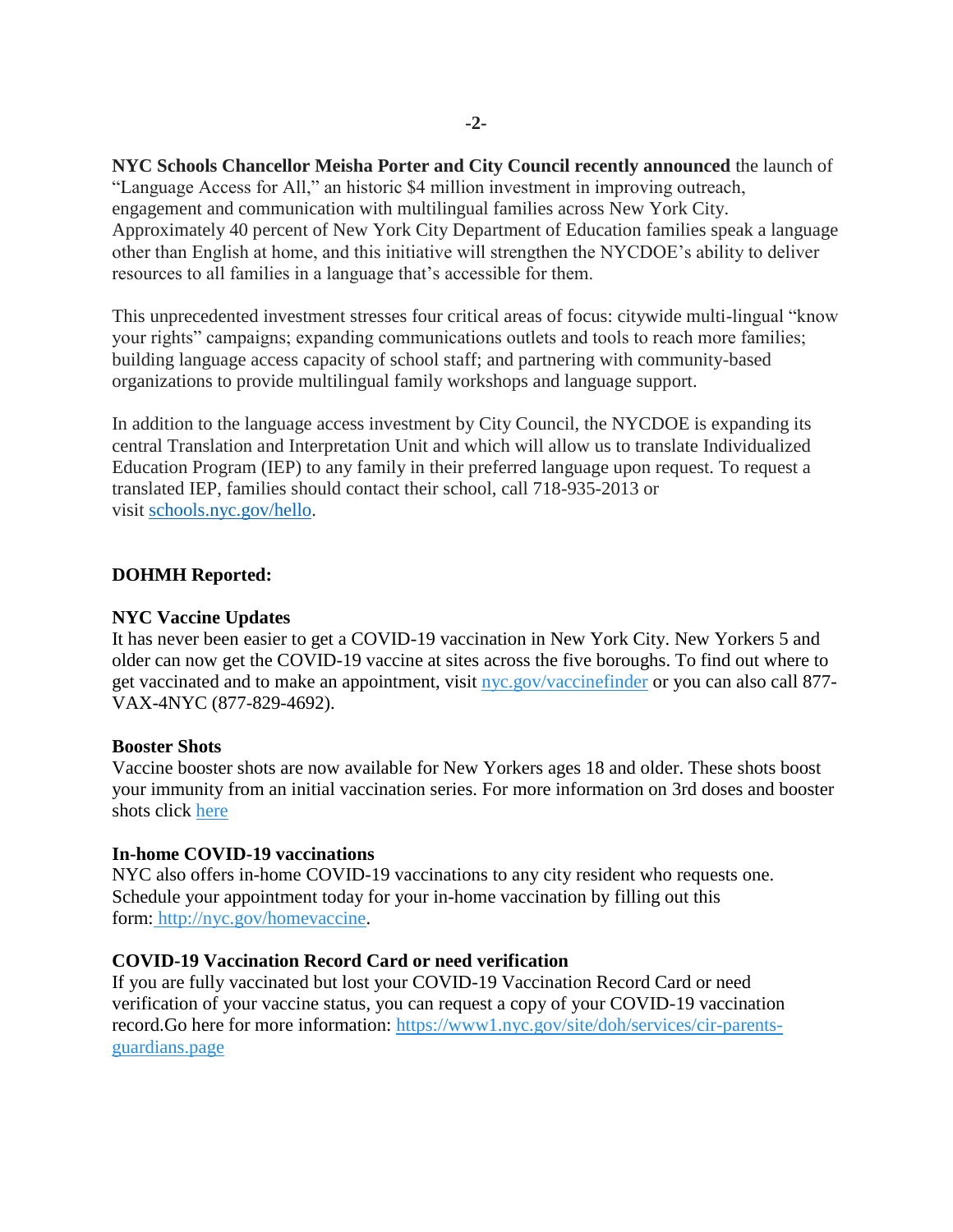## **DSNY Reported: New "smart" composting program in your neighborhood**

The NYC Department of Sanitation (DSNY) is beginning a pilot program in Astoria to test out "smart bin" technology as an option for food scrap drop-offs in NYC. NYC Smart Compost bins will use technology to allow users to open them with a key card.. Food scraps will be composted to beautify green spaces across the city. These convenient bins are open 24 hours a day, 7 days per week, and will help us continue to reduce the amount of food scraps sent to landfills. The program will launch in December 2021.

To sign up visit [SmartCompost.nyc.](https://click.everyaction.com/k/39315148/319276705/649887520?url=http%3A%2F%2Fclick.notifications.dsny.nyc.gov%2F%3Fqs%3Dc6152a085c2dd6fb4d4dee0df3e41ad9446b4e19d7ed91334f7762ff68ba3e0a62012927430c8dba67f2333ff4aa4129863e7f7a9455a152&data=04%7C01%7CEJackson%40cityhall.nyc.gov%7C3797d2101dff40daecc708d9b5cf037a%7C35c828166c56443bbaf68312163cadc1%7C0%7C0%7C637740722980499181%7CUnknown%7CTWFpbGZsb3d8eyJWIjoiMC4wLjAwMDAiLCJQIjoiV2luMzIiLCJBTiI6Ik1haWwiLCJXVCI6Mn0%3D%7C3000&sdata=a8BPCP2F12DNZ9AY1d8pp5JdAiM1AyYSHxowVEuIR98%3D&reserved=0&nvep=ew0KICAiVGVuYW50VXJpIjogIm5ncHZhbjovL3Zhbi9FQS9FQTAwNi8xLzg2OTc2IiwNCiAgIkRpc3RyaWJ1dGlvblVuaXF1ZUlkIjogIjUyNmFhN2QxLTZmNTQtZWMxMS05NGY2LTAwNTBmMmU2NWU5YiIsDQogICJFbWFpbEFkZHJlc3MiOiAiZXByaW5jZUBjYjltLm9yZyINCn0%3D&hmac=XujuHYY9vdWznysIQ5W9YW7-iNi7y8ErkhrLT1YgrGQ=&emci=85cf2dd7-3751-ec11-9820-c896653b26c8&emdi=526aa7d1-6f54-ec11-94f6-0050f2e65e9b&ceid=4284574) There you also can find the locations of Astoria's 16 smart compost bins

## **George Bruce Library Reported:**

### **[No More Late Fines, Ever!](https://www.nypl.org/spotlight/fines)**

Say goodbye to late fines and hello to the Library! They have eliminated all fines, past, and future, to ensure access and opportunity for all.

## **[Back to School Resources for Kids and Teens](https://www.nypl.org/remote-learning-resources)**

The New York Public Library supports kids of all ages, educators, and parents and caregivers with an array of programs and resources, both in-person and online. Discover what we're doing for kids and teens as New Yorkers return to school this fall—plus books, free homework help, learning tools, and fun, engaging activities to help you develop all your skills.

**[Technology, Jobs, and Education:](https://www.nypl.org/education/adults)** From ESOL classes to small business help, the Library has a wide range of resources to help you learn new skills, explore our collections, and stay connected—all from home.

## **[Multilingual Resources at The New York Public Library](https://www.nypl.org/spotlight/multilingual)**

The New York Public Library welcomes people from all backgrounds and celebrates the rich multicultural diversity that defines New York City. The Library is committed to helping recent immigrants and bilingual and multilingual communities navigate our array of free services and resources for all ages.

### **[NYPL Best Books of 2021](https://www.nypl.org/spotlight/best-books-2021)**

The New York Public Library is proud to present our Best Books of 2021. Our annual recommendations for kids, teens, and adults, curated by our expert librarians, encompass fiction, nonfiction, graphic novels, poetry, kids' books in Spanish, and much more. All of these books are in the Library's catalog and many are available in multiple formats, including e-books, audiobooks, and accessible editions. Happy reading!

## **OTHER RESOURCES AND VIRTUAL SERVICES:**

**E-Books & Audiobooks**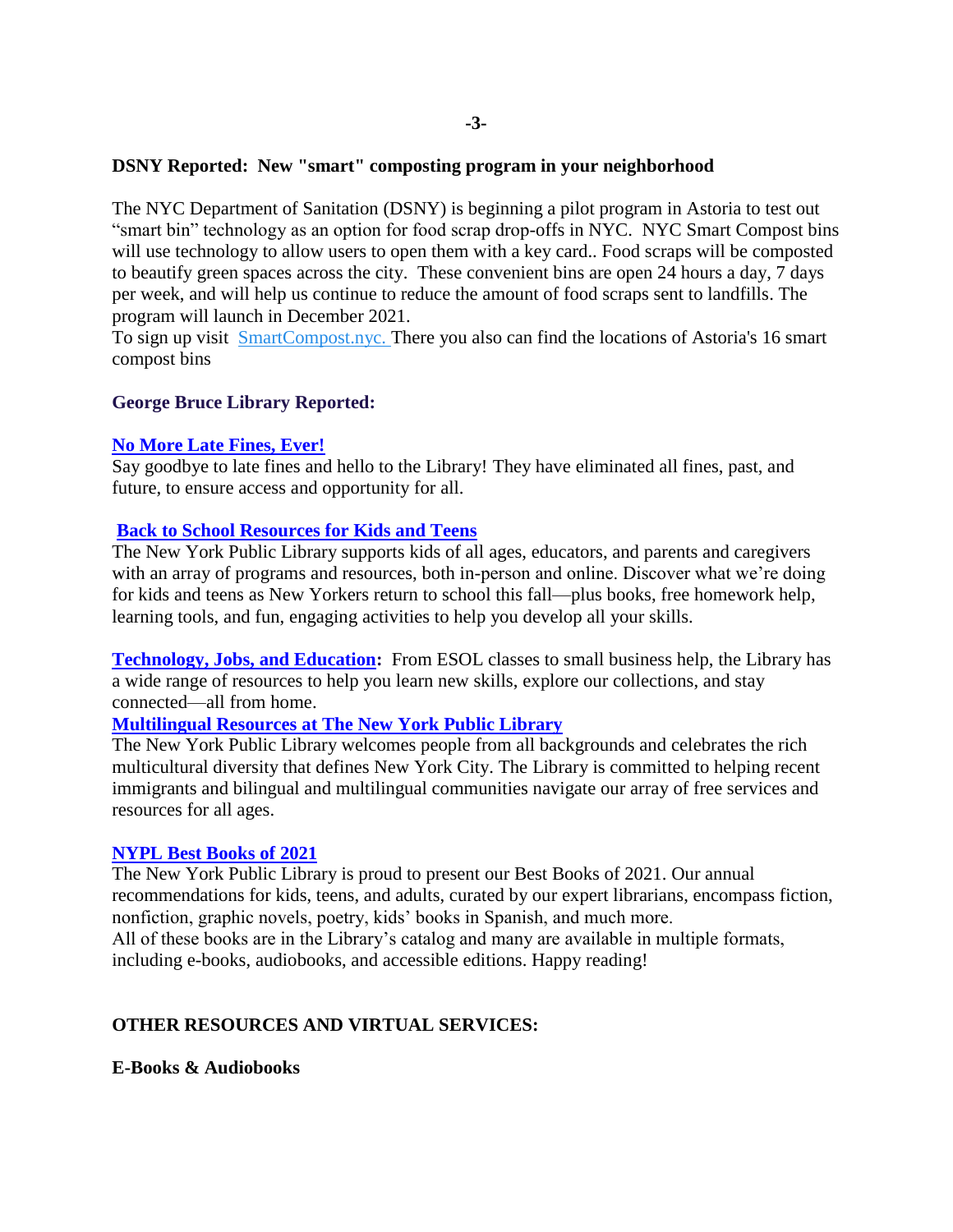SimplyE, the Library's free e-reader app, makes it easy to browse, borrow, and read more than 00,000 e-books with your library card. Plus, New York state residents who don't have a library card can sign up for one through SimplyE.

[Download SimplyE on iOS](https://apps.apple.com/app/apple-store/id1046583900?utm_campaign=NYPLConnect&utm_content=NYPLConnect_20200818&utm_medium=email&utm_source=eNewsletter) [Download SimplyE on Android](https://play.google.com/store/apps/details?id=org.nypl.simplified.simplye&utm_source%3DeNewsletter&utm_medium%3Demail&utm_campaign%3DNYPLConnect)

# **Resources for Kids & Teens:**

Get vital digital tools for learners of all ages—including access to free online homework help and one-on-one tutoring through our partnership with Brainfuse. Find read-alouds, engaging activities, and more.

## **[Explore](https://www.nypl.org/about/remote-resources/kids-and-teens?utm_source=eNewsletter&utm_medium=email&utm_content=NYPLConnect_20200818&utm_campaign=NYPLConnect)**

More specifically, [Tumblebooks](https://www.nypl.org/collections/articles-databases/tumblebooks) has a feature where you can find books for children based on their reading level. And [Brainfuse](https://www.nypl.org/about/remote-resources/kids-and-teens/homework-help-brainfuse) is a FREE live online homework help that has been most useful to kids in school! And for little ones, keep checking in for new [Storytimes](https://www.nypl.org/education/kids/storytime) and activities every week!

## **Expanded Research Collections:**

Access more than 800 online databases for free—many available for use from anywhere—when you log in with your library card. Discover anything and everything from scholarly journals and historical archives to our Digital Collections. **[Discover](https://www.nypl.org/about/remote-research-resources?utm_source=eNewsletter&utm_medium=email&utm_content=NYPLConnect_20200818&utm_campaign=NYPLConnect)** 

## **Find Online Events:**

The New York Public Library is here to help people of all ages learn and engage with their communities through our online classes, programs, book clubs, and more. Discover our array of free online offerings.

# [Search](https://www.nypl.org/events/calendar/online?utm_source=eNewsletter&utm_medium=email&utm_content=NYPLConnect_20200818&utm_campaign=NYPLConnect)

**New York Blood Center (NYBC) Announced:** A blood emergency due in large part to fears of the Omicron variant and the holiday season. Currently, the region's blood supply stands at a 1-2 day level, well below the ideal inventory of 5-7 days. Blood centers across the country are and have been suffering from shortages for the 19 months of the pandemic. Below are some factors that further complicate the situation:

- Donor fatigue from constant urgent/critical messages and a significant decrease in first time donors stepping up to help.
- Working from home is the new normal, preventing many organizations from being able to host successful blood drives.
- Thousands of groups that had supported the blood supply pre-pandemic have not resumed blood drives.
- Widespread fear of COVID-19 infection continues and new fears about Omicron variant keep donors away.
- Most High schools and colleges, which accounted for 25% of our blood donations, have not returned to hosting blood drives.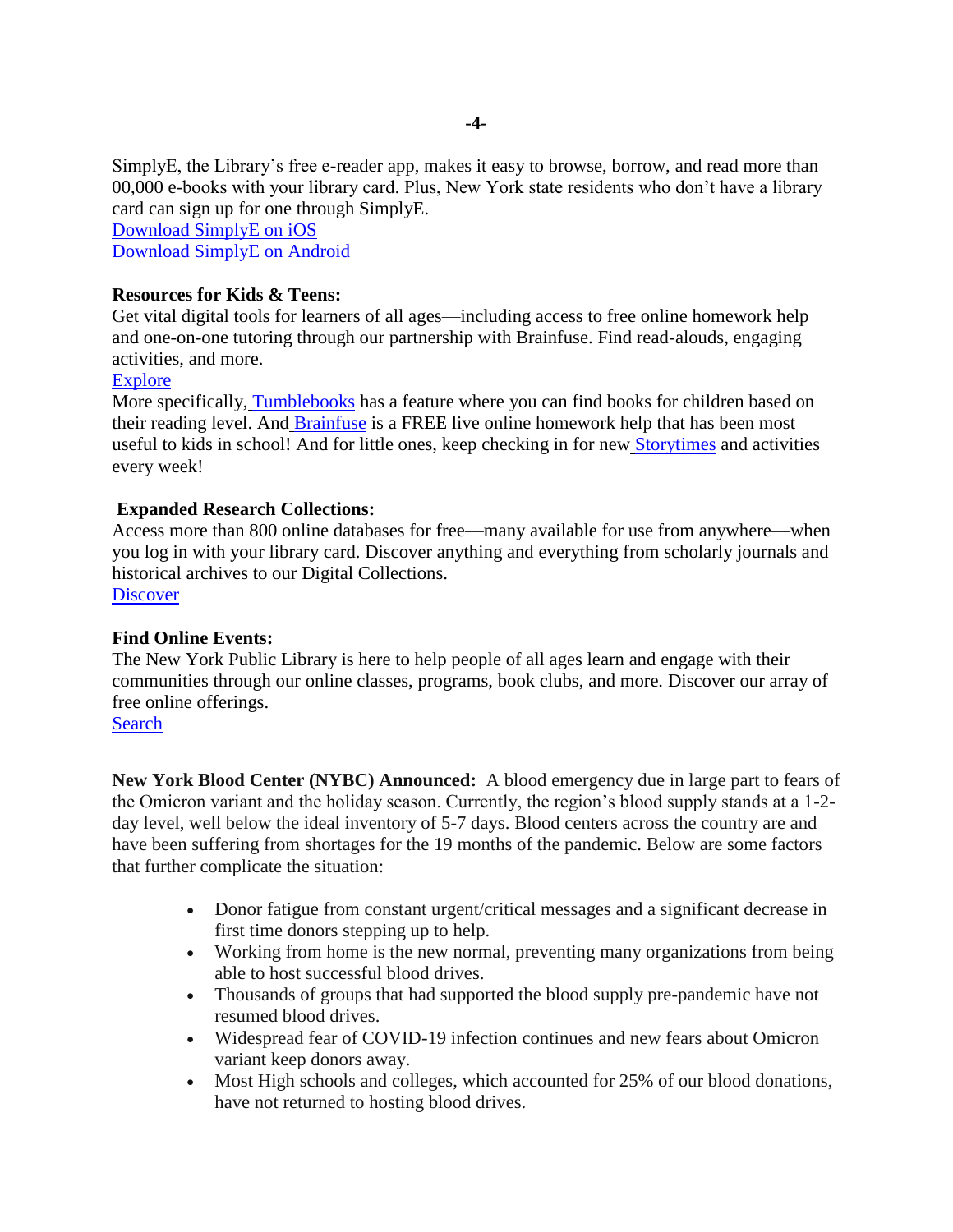- Donor confusion over eligibility around vaccination status. (Donors are equally confused about whether having nor not having the vaccine impacts their ability to give blood.)
- Currently, there is no national surplus. Prior to the pandemic, a national surplus of blood products would be used to mitigate any regional blood shortages.

## **Announcements/Job Opportunities:**

- NoMAA invites you to four free Technical Assistance Workshops & two Thursdays w/ NoMAA programs in December. Please see dates below & www.nomaanyc.org for more information.
- Wednesday, Dec. 1st, 12-1:30pm Heal with NoMAA & Liz DelliCarpini
- Thursday, Dec. 2nd, 7:30pm Artists Talk w/ Takashi Harada & Kae Soto
- Monday, Dec. 6th, 6pm Artists Websites: Best Practices with Patricia Miranda
- $\triangleright$  Friday, Dec. 10th Heal with NoMAA & Linda Turner
- Monday, Dec. 13th, 6pm Producing/Editing Standout Highlight Reel w/ Emmanuel Abreu
- Thursday, Dec. 16, 7:30pm Artists Talk w/ Jessica Maffia
- **MBP's Reception is scheduled next Sunday (12/12)** from 2–4 pm in the John Jay College atrium (524 W. 59th St.). Refreshments, music, and holiday cheer. All are welcome-- RSVP [here](https://nyc.us11.list-manage.com/track/click?u=bf27f3da34498cc55bd5e1da4&id=ec7274b7e6&e=17cefa4866) if you can. Proof of vaccination and masks required;
- *Save the date:* **Thursday, 12/16 from 6–10 pm** the MBP is Co-Sponsoring a Toy Drive with the [Men of the Divine Nine-](https://nyc.us11.list-manage.com/track/click?u=bf27f3da34498cc55bd5e1da4&id=55dc6f9bda&e=17cefa4866)- see the gift registry [here.](https://nyc.us11.list-manage.com/track/click?u=bf27f3da34498cc55bd5e1da4&id=80f2333002&e=17cefa4866) Event will be held at Tito's BBQ Station (348 Malcolm X Blvd.), the Gifts will be distributed to the children and family members at Harlem Hospital, New York Presbyterian Morgan Stanley Children's Hospital, and the Harriet Tubman Harlem Residence Homeless Shelter;
- **Become a licensed Master Barber**. Starts on Jan. 3, 2022. Tuition-free program. Apply now. Limited seats. Apply at [http://www.bronxeoc.org/register.html;](http://www.bronxeoc.org/register.html)
- **The Civic Engagement Commission (CEC) is seeking volunteers to serve on the Language Access Advisory Committee (LAAC).** LAAC members will play an important role in developing and implementing the CEC's poll site language assistance program. Volunteers with a passion and commitment to ensuring all New Yorkers are able to exercise the right to vote are strongly encouraged to apply!

 If interested, please review LAAC member responsibilities and the criteria for selection below prior to completing the application. **Applications are open until January 7, 2022;**